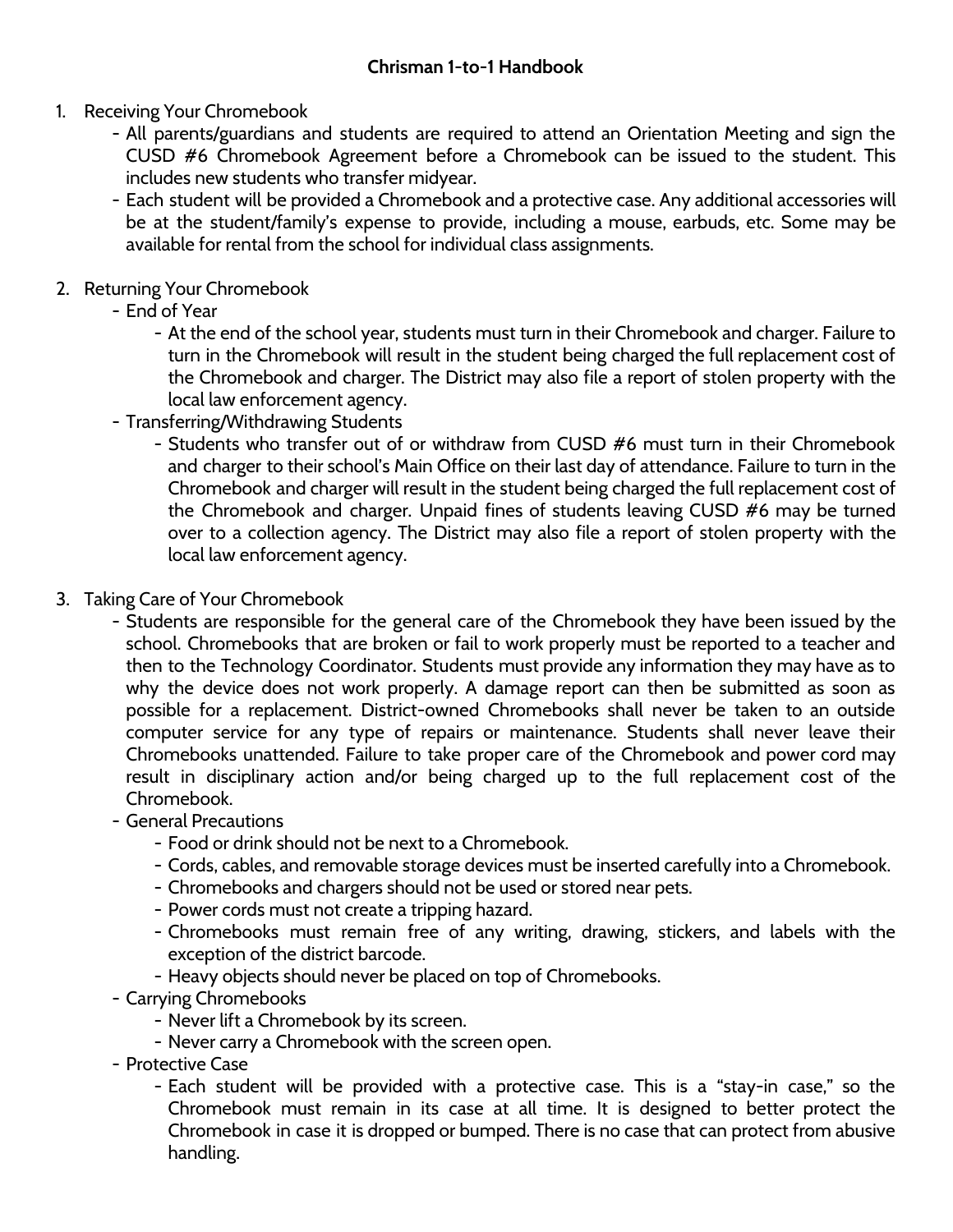- This is the only 'bag' that will be allowed to be carried during school hours to classes. Carrying the Chromebook in a padded backpack is acceptable outside of school hours provided the backpack is handled with care. For example, you should not toss the bag or drop the bag if the Chromebook is inside.
- Screen Care
	- The Chromebook screen can be damaged if subjected to heavy objects, rough treatment, cleaning solvents, and other liquids. The screens are particularly sensitive to damage from excessive pressure.
	- Do not put pressure on the top of a Chromebook when it is closed (ex: pressing down, stacking books on top of it).
	- Do not store a Chromebook with the screen open.
	- Make sure there is nothing on the keyboard before closing the lid (e.g. pens, pencils or flash drives).
	- Only clean the screen with a soft, dry microfiber or anti-static cloth.
		- Do not use window cleaner or any type of liquid or water on the Chromebook/Device.
- Asset Tags/Serial Number/Barcodes
	- All Chromebooks will be labeled with a District tag. This label may not be modified or tampered with in any way.
	- Students may be charged up to the full replacement cost of a Chromebook for tampering with a District label or turning in a Chromebook without a District label.
- Personalization
	- Chromebooks and cases must remain free of any permanent decorative writing, drawing, stickers, paint, tape, or labels that are not the property of Edgar County CUSD #6. Spot checks for compliance will be done by the administration or tech support at any time.
- 4. Using Your Chromebook at School
	- Students are expected to bring a fully charged Chromebook to school every day and bring their Chromebooks to all classes unless specifically advised not to do so by their teacher. Failure to bring the Chromebook to school each day will result in disciplinary action.
	- Charging Chromebooks
		- Students should charge their Chromebooks every evening. If the Chromebook is taken home, they should be charged there. If left at designated charging stations during 8th hour, they should be plugged in and charged there. There will be charging stations available in most classrooms and during PE; however, charging during class time is at the teacher's discretion.
	- Devices Left in Unsupervised/Unsecured Areas
		- Under no circumstance should a Chromebook be stored in unsupervised areas. Unsupervised areas include the school grounds, cafeteria, unlocked classrooms, library, locker rooms, hallways, bathrooms, bus, in a car, or any other entity that is not securely locked or in which there is not supervision.
		- Unsupervised Chromebooks will be confiscated by staff and taken to the Principal's office. Disciplinary action will be taken for leaving a Chromebook in an unsupervised location.
	- Backgrounds and Themes
		- Students may set school appropriate backgrounds and themes for their Chromebook.
		- Inappropriate media may not be used as Chromebook backgrounds or themes. The presence of such media may result in disciplinary action.
	- Sound
		- Sound must be muted at all times unless permission is obtained from a teacher.
		- Headphones/earbuds may be used at the discretion of the teachers.
		- Students should have their own personal set of headphones/earbuds for sanitary reasons.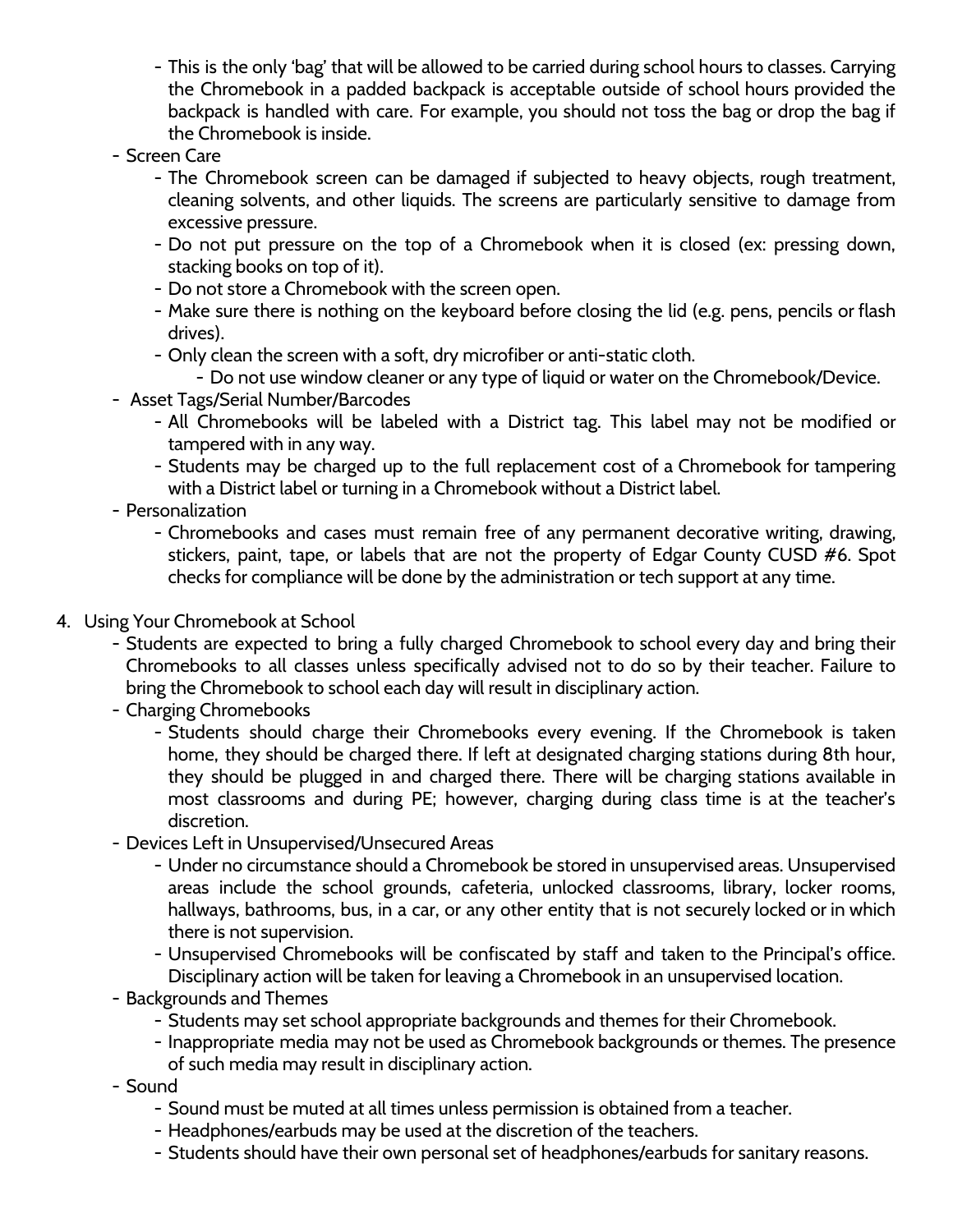- Camera
	- Chromebooks have a built in webcam. The District does not have the ability to remotely access the webcam. At no time will webcams be used to monitor students.
- Printing
	- Students will be encouraged to digitally publish and share their work with their teachers and peers through Google Classroom, Google Docs, etc.
	- If a student needs to print, he/she may share the document with a teacher who can print for them. Also, the HS computer lab and Business classroom will have printers accessible through regular desktop computers that students are free to use with teacher permission.
	- Students may set up their home printers with the Google Cloud Print solution to print from their Chromebooks at home (a wireless home network is required for this). Information about Google Cloud Print can be obtained here: http://www.google.com/cloudprint/learn/.
- Logging into a Chromebook
	- Students will log into their Chromebooks using their school-issued Google Apps for Education account.
	- Students should never share their account passwords.
- Managing and Saving Your Digital Work With a Chromebook
	- The majority of student work will be stored in Google Drive and can be accessed from any computer with an Internet connection and most mobile Internet devices.
	- The District will not be responsible for the loss of any student work. Students are encouraged to maintain backups of their important work on a portable storage device.
- 5. Using Your Chromebook Outside of School
	- Students are encouraged to use their Chromebooks at home and other locations outside of school. A WiFi Internet connection will be required for the majority of Chromebook use. Some applications (such as Google Docs) can be used while not connected to the Internet. All students and parents/guardians will be shown how to do this at orientation.
		- Students are bound by the CUSD #6 Acceptable Use Policy, Administrative Procedures, and all other guidelines and appendices attached to this document wherever and whenever they use their Chromebooks.
- 6. Operating System & Security
	- Students may not use or install any operating system on their Chromebook other than the current version of ChromeOS that is supported and managed by the District.
	- Updates
		- The Chromebook operating system, ChromeOS, updates itself automatically. Students do not need to manually update their Chromebooks.
	- Virus Protection
		- Chromebooks use the principle of "defense in depth" to provide multiple layers of protection against viruses and malware, including data encryption and verified boot.
		- There is no need for additional virus protection.
	- Malicious Use
		- Students are bound by the CUSD #6 Acceptable Use Policy, Administrative Procedures, and all other guidelines and appendices attached to this document for all Chromebook use.
- 7. Content Filter
	- The District utilizes an Internet content filter that is in compliance with the federally mandated Children's Internet Protection Act (CIPA).
		- All Chromebooks, regardless of physical location (in or out of school), will have all Internet activity protected and monitored by the District.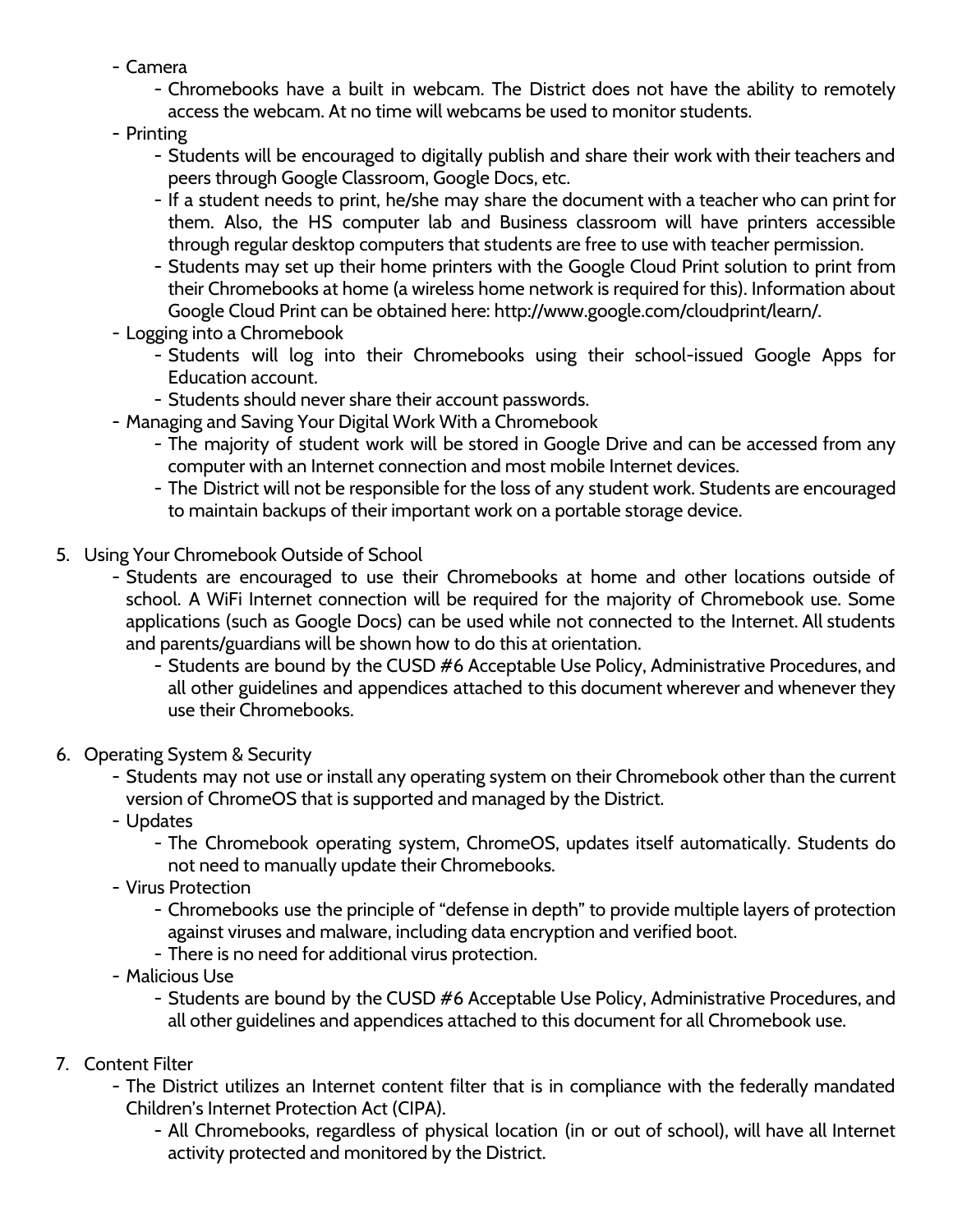- If a website is blocked in school, then it will be blocked out of school.
- If an educationally valuable site is blocked, students should contact their teachers to request the site be unblocked.

#### 8. Software

- Google Apps for Education
	- Chromebooks seamlessly integrate with the Google Apps for Education suite of productivity and collaboration tools. This suite includes Google Docs, Spreadsheets, Presentations, Drawings, and Forms.
	- All work is stored in the Cloud.
- Chrome Web Apps and Extensions
	- The CUSD #6 Acceptable Use Policy applies to all Chrome web apps and extensions individually added by the student.
	- Students are allowed to install appropriate Chrome web apps and extensions from the Chrome Web Store.
	- Students are responsible for the web apps and extensions they install on their Chromebooks.
	- Some web apps will be available to use when the Chromebook is not connected to the Internet.
- 9. Chromebook Identification
	- Each protective case will be labeled with the student's name. This label may not be removed,
		- written on, or tampered with in any way.
	- Records

The District will maintain a log of all Chromebooks, which includes the Chromebook serial number and name/ID number of the student assigned to the device.

#### 10. Repairing/Replacing Your Device

- Technology Coordinator
	- All devices in need of repair must fill out a Damage Report and be brought to the Technology Coordinator as soon as possible.
	- The Technology Coordinator will analyze and fix the problems they can and escalate the issues they cannot fix to the manufacturer and/or insurance company.
	- Students who are found to repetitively break the Chromebook, accidentally or otherwise, can have privileges revoked at the discretion of the administration, such as disciplinary action, restriction to using the Chromebook only at school, no access to a loaner device, or all Chromebook access being revoked.
- Insurance
	- Chromebook Insurance is available to every student for \$25 on an annual basis. This will cover all accidental damage done to the Chromebook during the school year at no further cost to the student while the device is in the school-issued case.
	- After any damage (accidental or intentional) or any problems arise from the Chromebook, a damage report must immediately be filled out and turned into the Technology Coordinator. For example, if there is a small crack but can still be used without a problem, it should still be reported right away.
	- Devices will NOT be repaired without an explanation of the cause of the damage. If a student is proven to have put false information on the damage report, disciplinary action will follow such as revoking access to the Chromebook, detention, or suspension. A copy of the damage report will be sent to the parent/guardian.
- Fines
	- Insurance offered by the school will NOT cover any intentional damage or blatant misuse of the Chromebook or lost/stolen Chromebook or accessories or damage that occurs when the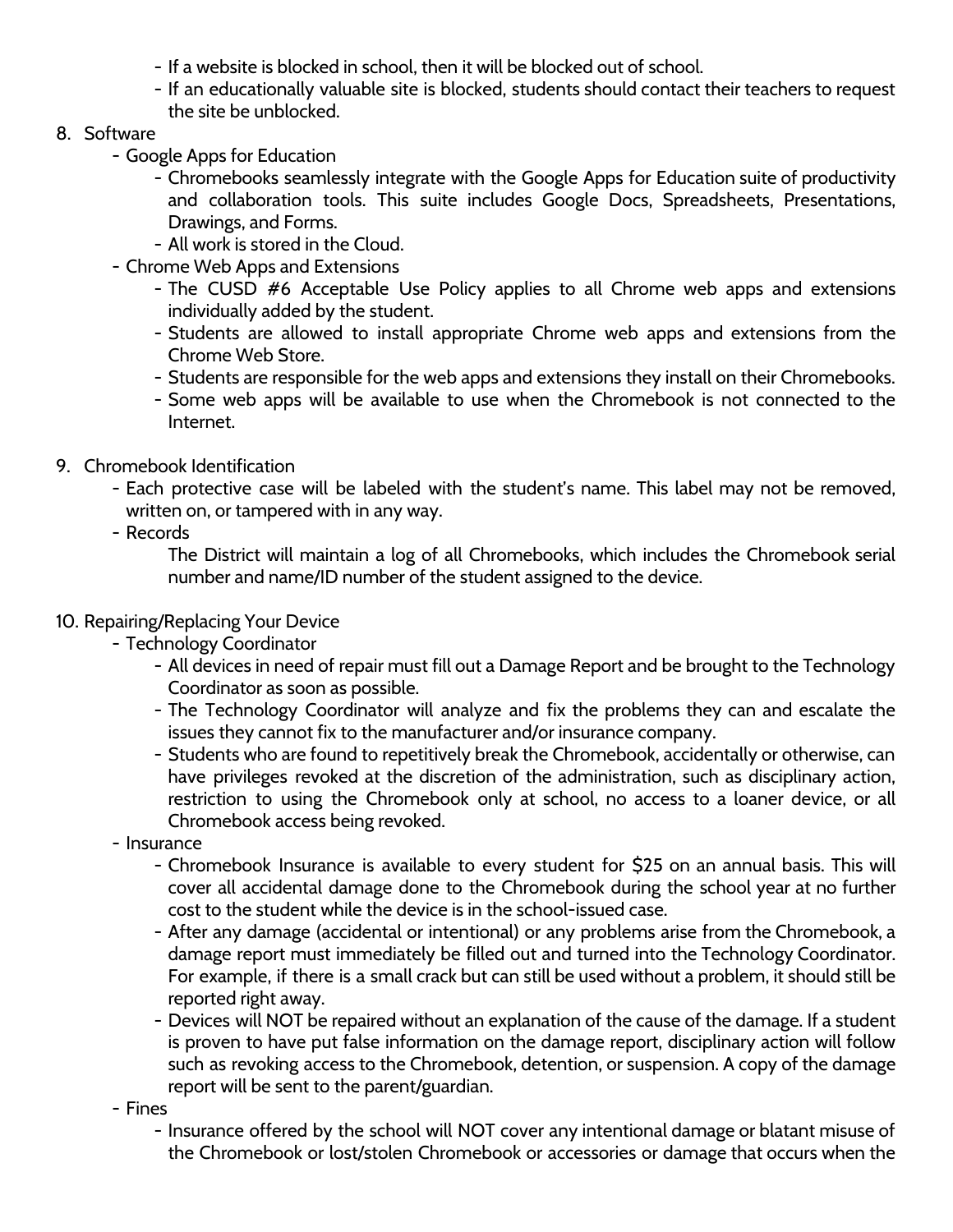device is NOT in the school-issued case. These will be the responsibility of the student and parents/guardians, and the replacement cost must be paid to the school. Each damage report filed due to one of these instances will result in a \$25 fine and a lost/stolen Chromebook will require the full replacement charge of \$276. Families may have the option to make monthly payments on the assessed fines if needed. Contact the district office to discuss this option.

- If a student and his/her parent/guardian choose not to purchase the insurance, they will be responsible for any damage, accidental or otherwise, done to the Chromebook. Each damage report filed will result in a \$25 fine. Any damage that results in the Chromebook being totalled or if the Chromebook is lost will require the full replacement charge of \$276. Families may have the option to make monthly payments on the assessed fines if needed. Contact the district office to discuss this option.
- Loaner Chromebooks
	- During repair
		- Loaner devices may be issued to students when their Chromebook requires repair.
		- A student borrowing a Chromebook must sign a loaner agreement and will be responsible for any damage to or loss of the loaned Chromebook.
		- Any Chromebook on loan to students having theirs repaired may be taken home.
		- The Technology Coordinator will contact students when their Chromebook is repaired and available to be picked up.
	- The student does not bring Chromebook to school
		- If a student does not bring his/her Chromebook to school, the student must pick up a loaner device from the Technology Coordinator during Home Room or Breakfast.
		- A student borrowing a device must sign a loaner agreement and will be responsible for any damage to or loss of the issued device.
		- The Technology Director will document the number of times a loaner is issued to each student for not having his/her own device at school and will send reports to the building principal's office, which may result in disciplinary action.
		- The students that obtain a loaner will be responsible for returning the borrowed device to the Technology Coordinator by 3:30 pm, or a report will be submitted to the principal for discipline.
- 11. No Expectation of Privacy
	- Anyone using a District-owned Chromebook, using District equipment and/or the District network systems has no expectation of privacy in such use. The District has the right to, and does, monitor use of these systems.
	- Monitoring Software
		- Teachers, school administrators, and the technology department staff may use monitoring software that allows them to view the screens and activity on a student Chromebook.
- 12. Appropriate Uses & Digital Citizenship
	- District-owned Chromebooks are to be used for educational purposes and students are to adhere to the CUSD #6 Acceptable Use Policy and all of its corresponding administrative procedures at all times.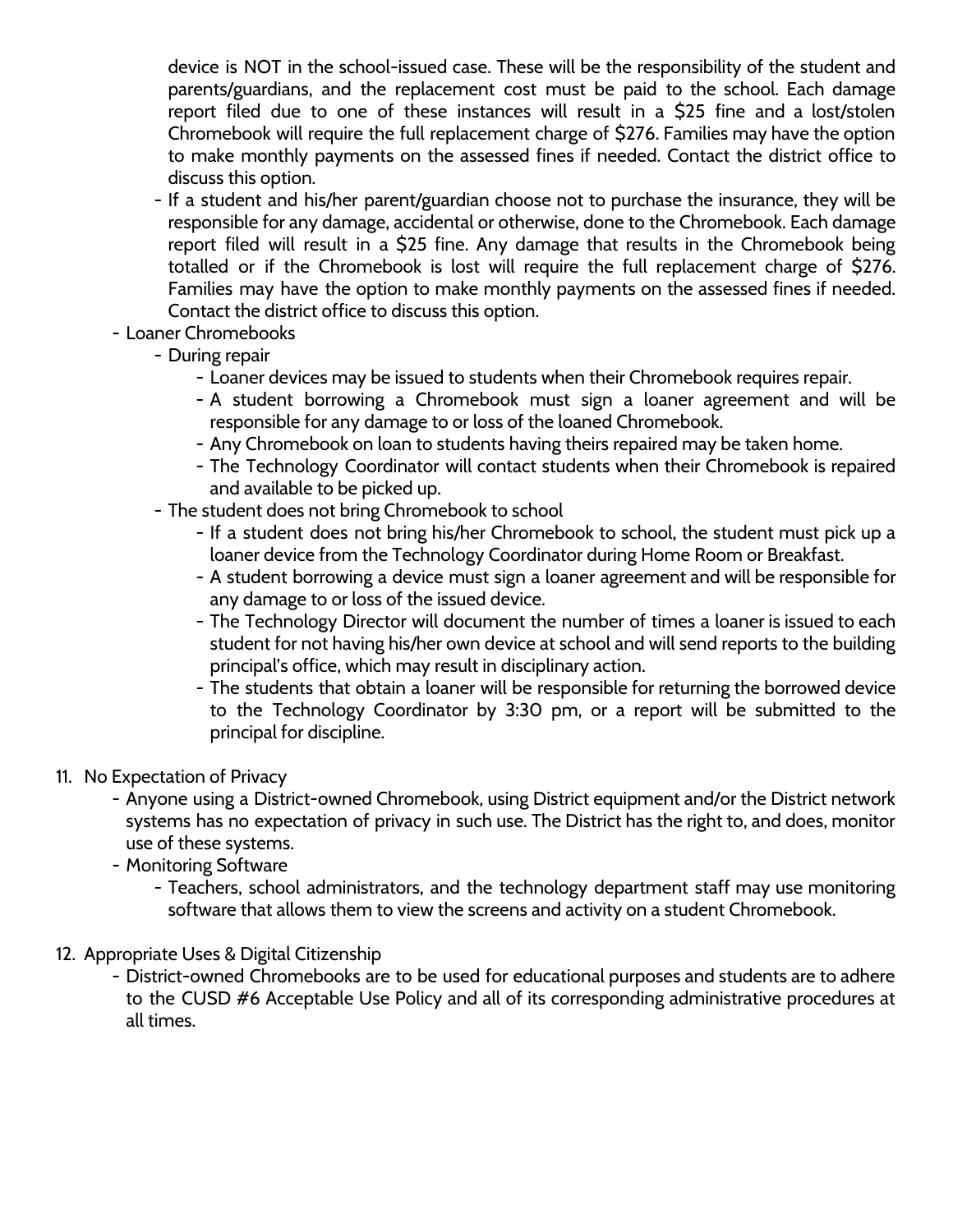#### **CUSD #6 Chromebook Agreement**

By signing below, the student and his/her parent/guardian agree to follow and accept:

- All policy and procedures as identified in the student handbook and acceptable use policy.
- The 1:1 Handbook policy and procedures.
- That CUSD #6 owns the Chromebook, software, and issued peripherals
- If the student ceases to be enrolled in CUSD #6, the student/parents will return the Chromebook in good working order or pay the full \$276.00 replacement cost of the device.
- The student will immediately report any problems or damage of the Chromebook to the office and agrees to pay the fine when non-warranty repairs are required.
- In no event shall CUSD #6 be held liable to any claim of damage, negligence, or breach of duty.

| Date _________________ |
|------------------------|
|                        |
| Date _______________   |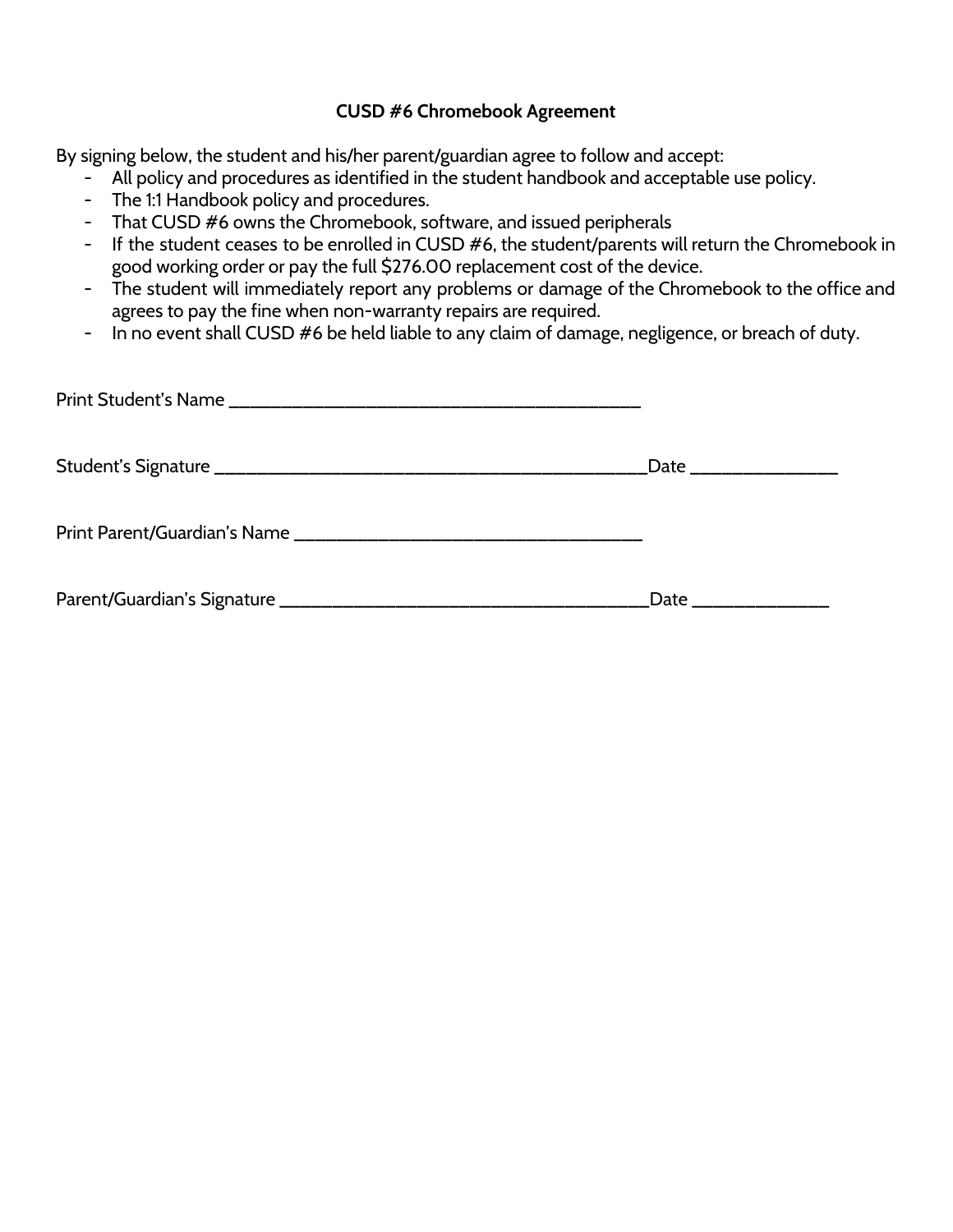# Chromebook Damage Report

| <i>*</i> To be completed by the student*                         |                                                                                                          |
|------------------------------------------------------------------|----------------------------------------------------------------------------------------------------------|
|                                                                  |                                                                                                          |
|                                                                  | Grade: ____________                                                                                      |
|                                                                  |                                                                                                          |
| damage to device, including what is damaged and how it happened: | Please describe the problem with the Chromebook, including any important dates or times. Please describe |
|                                                                  |                                                                                                          |
|                                                                  |                                                                                                          |
|                                                                  |                                                                                                          |
| *Office Use Only*                                                |                                                                                                          |
| Accidental Damage<br><b>Lost Device</b>                          | <b>Intentional Damage</b>                                                                                |
| <b>Repair Description</b>                                        |                                                                                                          |
|                                                                  |                                                                                                          |
|                                                                  |                                                                                                          |
|                                                                  |                                                                                                          |
|                                                                  |                                                                                                          |
| Student Insurance (Y/N): __________                              |                                                                                                          |
| Fine Assessed: _____________________                             |                                                                                                          |